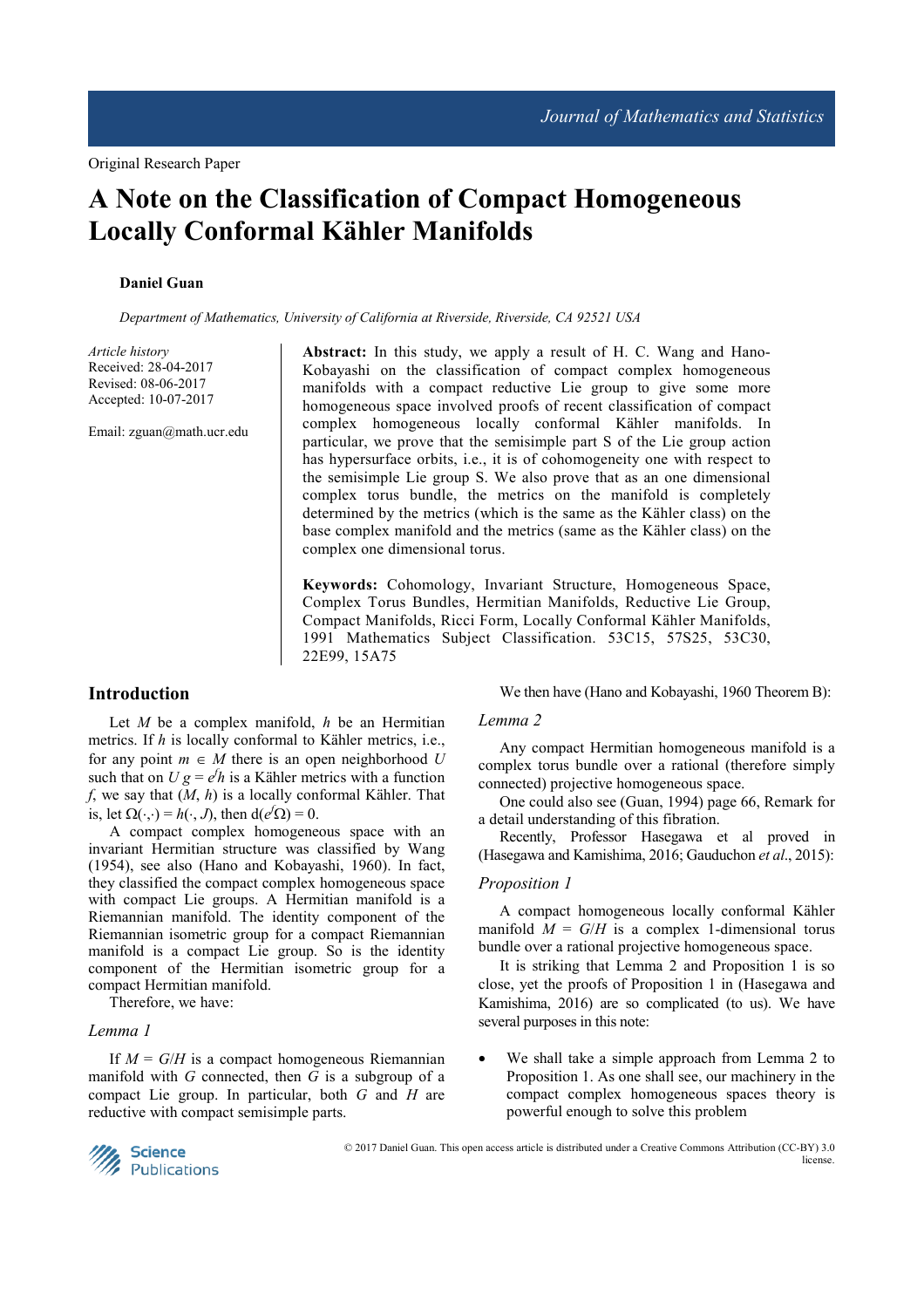- We shall fill in the details of the argument in (Hasegawa and Kamishima, 2016) (our argument was earlier than (Gauduchon *et al*., 2015)) from a more complex homogeneous space and higher dimensional aspect
- We shall also take Vaisman's earlier approach into our account
- We shall prove our Main Theorem of the classification of the locally conformal Kähler metrics

## *Main Theorem*

The manifold is cohomogeneity one under the action of the semisimple part *S* of the Lie group, i.e., *S* has hypersurface orbits.  $M = N \times S^1$  as a homogeneous space (but not necessary as a Riemannian manifold) with *N* the *S* orbits. Both the original locally conformal Kähler metrics and the related Kähler metrics are cohomogeneity one under the *S* action. Moreover, *M* is a complex one dimensional torus bundle, over a rational homogeneous projective space, which is a finite quotient of a quotient of a positive  $C^*$  bundle by some action  $e^a$  with Re  $a \neq 0$ . The metrics on *M*, as a submersion, is completely determined by the Kähler class of the base manifold and the Kähler class, as the restriction, of the fiber.

We added some examples to help both experts and the readers understand our arguments.

We obtained some more detail information in our Theorem 2.

We understand that this result is not trivial to the general readers since even a while after the publishing of (Hasegawa and Kamishima, 2016; Gauduchon *et al*., 2015), we had some discussion of this result and Lemma 6 with Professor Hasegawa. At the beginning of Sept. 2012, Professor Hasegawa visited us and showed us their work on the classification of compact homogeneous locally conformal Kähler manifolds. They seemly had a difficulty to publish. Although not being a referee, as this was an important result, I came up with these proofs in this note. I gave a talk in UCR on Oct. 5, 2012. I told Professor Hasegawa of my proofs. Although my proofs might be simpler and more convincing, they were hesitated to change their original proof. These results were also announced in (Cernea and Guan, 2015). Although Theorem 1 might be kind of trivial on the group level by the Annals paper (Hochchild and Serre, 1953), it was not very clear to us that it is also true for the coset space. Instead, we put some technical details from the structure of rational projective homogeneous space as our Lemma 4 and we also put Lemma 7 in our talk as Theorem 2. We successfully avoided the Lee field in the second section, which might cause a lot of confusions when the structure of the Hermitian metrics was not known. Also, it is very easy to get confused when people use the left invariant vector fields on the

group in the same time with right invariant vector fields on the manifold. Koszul (1955) serves as a good example. It is well-known in the homogeneous space theory. We try to avoid any confusion as much as possible. In the proof of Theorem 2, we extended the proof of Hasegawa et al for the parallel property of  $\theta$ . To make the proof complete, we have to use a submersion calculation which was well known for the symmetric spaces. Because of the Theorem 1 in the second section, we can now deal with the Lee field freely in the third section. To include the Lee field in the Lie algebra, we use the full isometry group in the third section.

Homogeneous spaces is always a hot and classical topic in Mathematics. We list some good references as (Borel and Remmert, 1962; Chevalley, 1968; Cernea and Guan, 2015; Dorfmeister and Guan, 1991; Dorfmeister and Nakajima, 1988; Guan, 2002; 1996; Gauduchon *et al*., 2015; Hasegawa and Kamishima, 2016; Hano and Kobayashi, 1960; Hochchild and Serre, 1953; Koszul, 1955; Mostow, 1961; Matsushima, 1957; Nakamura, 1975; Nomizu, 1954; Tits, 1971; Wang, 1954) as examples at the end. From our Theorem 1, we also obtained that the semisimple part *S* of the Lie group acts on *M* with cohomogeneity one action, i.e., with hypersurface orbits. The reduction of  $M$  by  $S$  is  $S^1$ . That is  $M = N \times S^1$  as a homogeneous space and the related Kähler metrics are cohomogeneity one under the *S* action. We also are able to classify the cohomogeneity one case. We shall deal with it in a different paper. Our early purpose for this note is giving an alternative explanation of (Hasegawa and Kamishima, 2016). However, after receiving some concerns, we decided to add the Corollary 1 and therefore, the Main Theorem to make our Theorem 1 a little bit more different from the contents in (Hasegawa and Kamishima, 2016). We also added some examples from the original Hopf surfaces (Kobayashi and Nomizu, 1996, page 137).

Let us give a quick description for the case when  $\dim_C$  $M = 2$ . According to Lemma 2 above, *M* is either a complex torus of complex dimension 2 or a complex one dimensional torus bundle over  $\mathbb{CP}^1$ . The simply connected case was excluded by the locally conformal Kähler (but nonkähler) condition. For a complex torus, all the homogeneous hermitian metrics are actually Kähler. Therefore, we obtain the Proposition 1. We also notice that the manifold *M* might not be a Hopf surface itself but a finite covering of it. However, any homogeneous hermitian metrics comes from the Hopf surface covering and therefore, all the discussion about the Hopf surfaces in the later sections in this note apply to *M*.

Also, in this case, the semisimple part of the group comes down to be an effective isometric subgroup on *CP*<sup>1</sup> and therefore is *SU*(2). This is because that the isometric group on the torus fiber is abelian. Now, the dimension of *SU*(2) is 3 and the action is cohomogeneity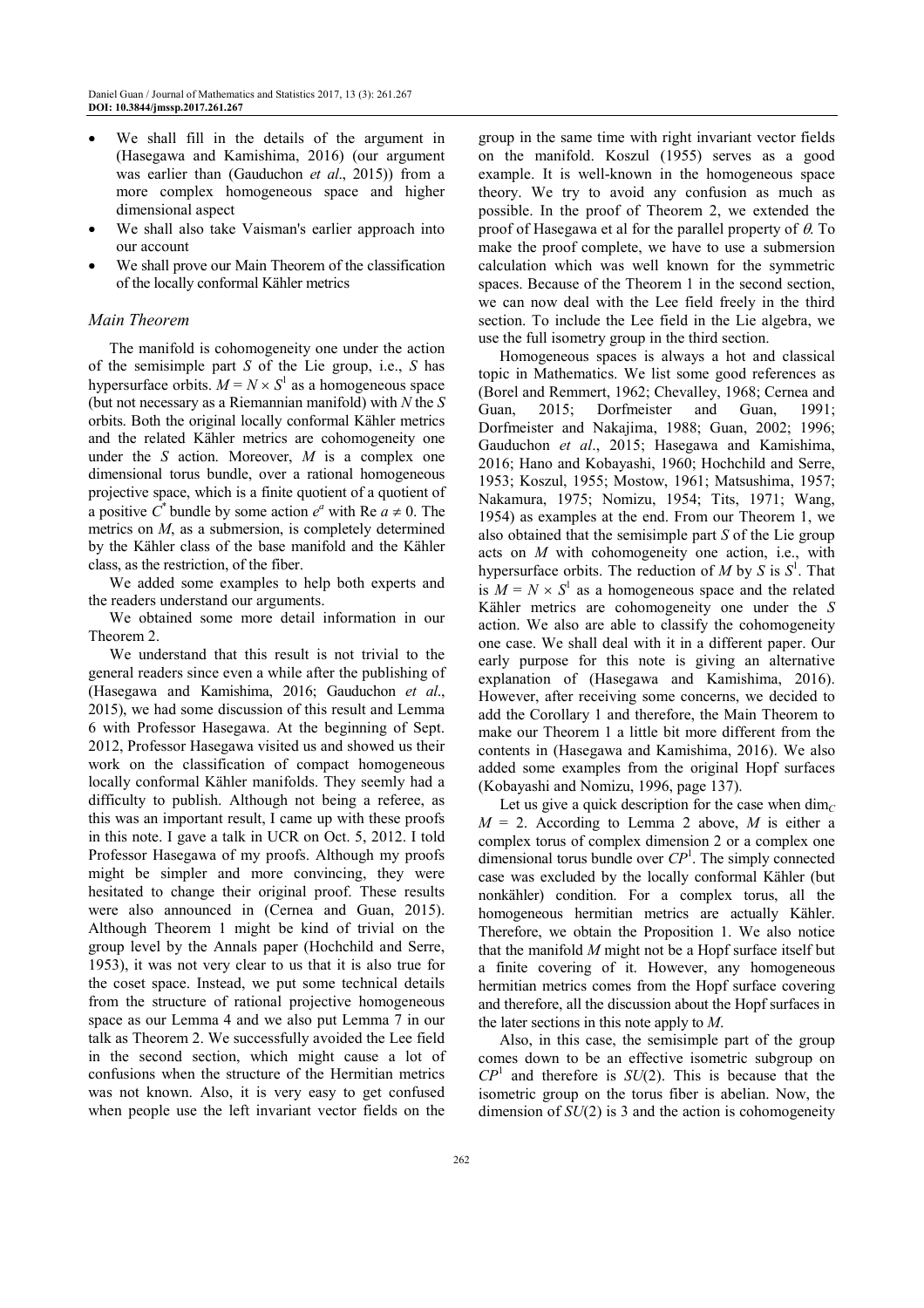one, i.e., it has hypersurfaces as orbits. To be homogeneous for  $M = G/H$ , the center of G is at least of a real dimension 1 and at most of real dimension 2. *G* is locally either  $SU(2) \times R$  or  $SU(2) \times C$ . Moreover, the  $SU(2)$  orbits are  $S^1$  bundles over  $CP^1$ . That leads to a line bundle and therefore a  $C^*$  bundle  $M^*$  over  $CP^1$ .

*M*<sup>\*</sup> is a covering of *M*. Let  $M_a = (C^2 - \{0\})/(a)$ ,  $(a) =$ { $a^i|_{i \in \mathbb{Z}}$ } with *a* ∈ *C*<sup>\*</sup> and  $|a| ≠ 1$ , be a Hopf surface, then |  $M_a^* = C^2$ -{0}. Then  $M_a^*$  is a finite covering of  $M^*$ . We denote the earlier one simply by  $C^{2,*}$ . The covering map  $C^{2,*}$  to  $M^*$  introduces a Hopf surface covering over  $\overline{M}$ (introduced by the corresponding  $S<sup>1</sup>$  bundles, which introduces a finite torus covering for each fiber).

This is our Main Theorem (and Corollary 1) for the complex dimension 2 case.

# **First Proof of Proposition 1, from Lemma 2**

In the Introduction we noticed that on *U*  $d(e^{f}\Omega) = 0$ . That is:

$$
e^f\left( df \wedge \Omega + d\Omega \right) = 0
$$

We define  $\theta = -df$ . Then  $d\Omega = \theta \wedge \Omega$ . Since  $\Omega$  is nondegenerate,  $\theta$  is uniquely determined if  $n = \dim_C M$ 1. In the following, we always assume that  $n \neq 1$  since when  $n = 1$ , M is always Kähler.

#### *Lemma 3*

 $\theta$  is closed, represents a nonzero cohomology class if *h* is not conformally Kähler itself. In the compact homogeneous case,  $\theta$  is in the dual of the center.

#### *Proof*

 $d\theta = d(-df) = 0$  implies that  $\theta$  is closed. If  $\theta$ represents a zero class in the cohomology, then  $\theta = dF$ for a global function *F*. That is,  $e^{-F}$  *h* is Kähler. Since *G* is reductive, the Lie algebra of *G* is  $s + t$  with s compact semisimple and t abelian. Since Ω and *d*Ω are invariant under  $G$ , so is  $\theta$ . The dual of the Lie algebra is  $s^* + t^*$ . The pull back of  $\theta$  to *G* is also closed. Now we use  $\alpha$  as the left invariant 1-form on *G* such that  $\alpha$ is the same as  $\theta$  at the identity point. Then  $\alpha$  has the same property as  $\theta$ , i.e., closed and  $d\beta = \alpha \wedge \beta$  (mod H) with  $\beta$  the left invariant 2-form corresponding to the pullback of  $\Omega$  (they are equal at the identity).  $\alpha = \alpha_s + \alpha_s$  $\alpha_t \in s^* + t^*$ , where  $\alpha_s \in s^*$  and it is not closed unless it is zero while  $\alpha_i \in t^*$  is always closed. Therefore,  $\alpha_s$  is also closed and hence is zero. We have that  $\alpha$  is in  $t^*$ . Since *t* is the center, we can identify  $\alpha$  to be the pullback of  $\theta$  and still denote it as  $\theta$ .

Next result is one of the major parts of the proof. We need prove.

#### *Theorem 1*

 $\Omega = k(\theta \Delta J \theta - d(J\theta))$  and the torus bundle is a submersion.

## *Corollary 1*

The manifold is cohomogeneity one under the action of the semisimple part *S* of the Lie group, i.e., it has hypersurface orbits.  $M = N \times S^1$  as a homogeneous space (but not necessary as a Riemannian manifold) with *N* the *S* orbits. The related Kähler metrics are cohomogeneity one under the *S* action. Moreover, *M* is a complex torus bundle over *G*/*K* and a finite quotient of a quotient of a positive  $C^*$  bundle by some action  $e^a$  with Re  $a \neq 0$ . The Lie group action can be locally isomorphic to  $S \times R$  or  $S \times R$ *C* \* . In the first case, the Lee field may and may not be in the Lie algebra but in the second case the Lee field is in  $C^*$ . The metrics on *M* is completely determined by the metrics (actually the Kähler class) on the rational projective space and the metrics (same as the Kähler class) on any one of the complex one dimensional torus fiber.

Notice that this Theorem is basically from (Hasegawa and Kamishima, 2016) by using (Hochchild and Serre, 1953). However, the result from (Hochchild and Serre, 1953) only stated for the Lie group level. That is the reason that we need give a detail account of this result as it is crucial to all the proofs.

Before we prove our Theorem 1, we need a structure of the Lie algebra G of *G*, from e.g., (Wang, 1954; Hano and Kobayashi, 1960; Guan, 2002). Let *H* be the Lie algebra of *H*. We have a tower of two fiber bundles:

$$
G \to G/H \to G/K
$$

where,  $G/K = S/K<sub>S</sub>$  is the rational projective homogeneous space and  $K/H$  a complex torus.  $K_S$  is a centralizer of a torus in *S*.  $G = s + t = H + m = m_0 + m_1$ with  $m_0$  the tangent space of the rational projective space and  $m_1$  the tangent space of the complex torus. Let K and  $K_s$  be the Lie algebra of K and  $K_s$ respectively, then  $t \subset K$ ,  $m_0 \subset s$ . Let  $H_s = H \cap S$ , then the semisimple part of  $H<sub>S</sub>$  is the semisimple parts of both  $K_S$  and  $H$ . Let  $H_s$  be the Lie algebra of  $H_S$ .

#### *Lemma 4*

For any given  $\gamma \in m_0^*$ , we have  $d\gamma \neq 0$ . For any  $\gamma \in m_1^* d\gamma \neq 0$  unless  $\gamma \in t^*$ . For any  $\gamma \in m^* d\gamma \in 0$  unless  $\gamma \in t^*$ .

#### *Proof*

Of course, the first and the second statements are actually special cases of the third statement. The first one looks stronger but one might notice that the intersection of  $m_0^*$  and  $t^*$  is trivial.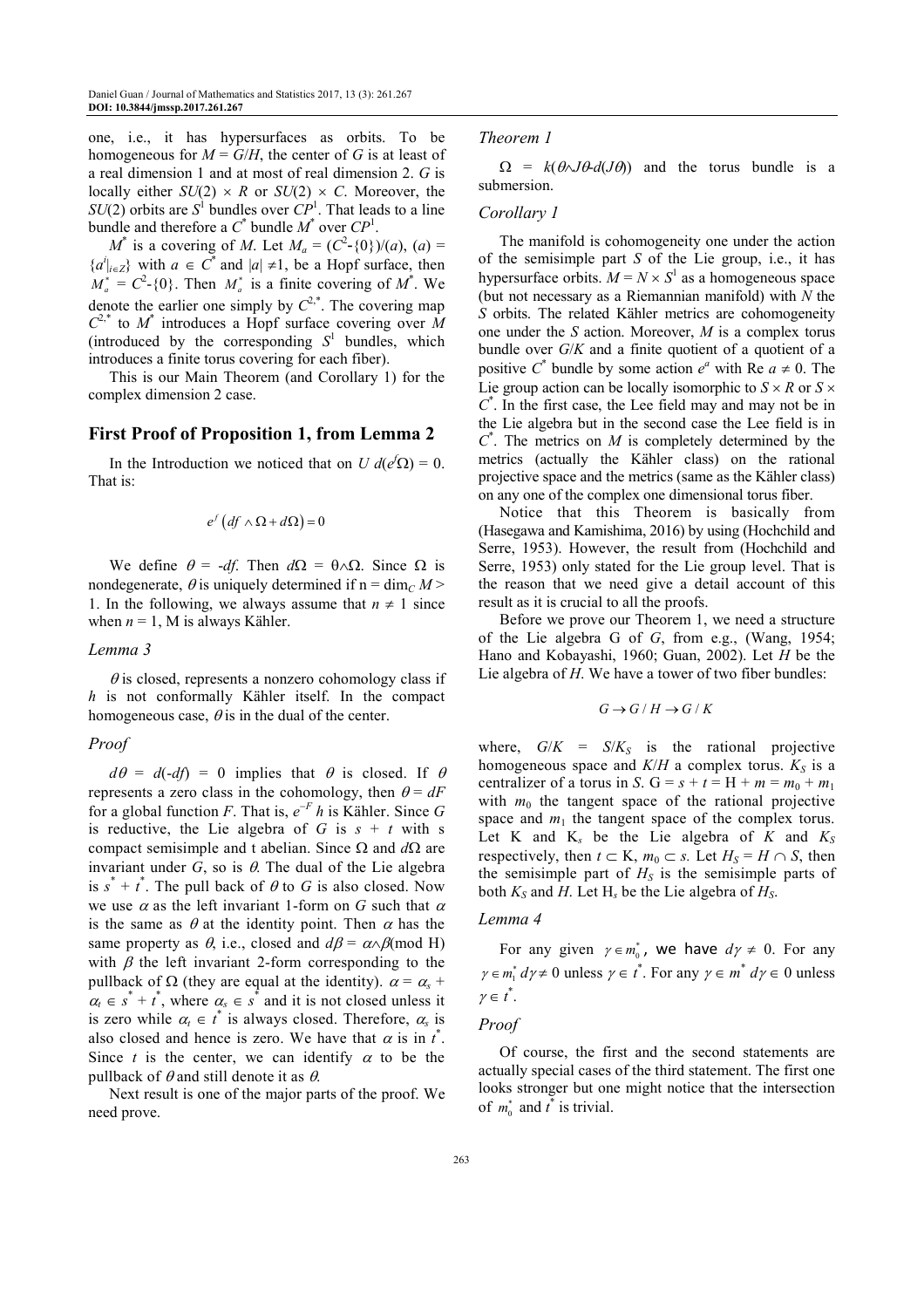I am putting all three statements in the Lemma just for the convenience of the readers. One could check the first statement easily by the well-known properties of the rational projective space, e.g., in (Hano and Kobayashi, 1960; Guan, 2002; Tits, 1971). Or we just notice that *G*/*K* is simply connected. Similarly for the second statement that  $dm_{1}^{*} \subset \wedge^{2} m_{0}^{*} \pmod{H}$  by  $m_{1}$  being in the center of *K*. To get the third statement, one only need to compare the term types appeared in *d*γ from the first and the second statement. We leave the details to the readers. One could also use a spectral sequence argument as in (Guan, 1996) that the only real contribution for  $H^1(G/H, \mathbf{R})$  comes from  $m_1^*$  since  $H^1(G/K, \mathbf{R}) = 0.$ 

If all those arguments above do not satisfy the reader, just take the same reason as for why  $\theta$  is in the center of the Lie algebra. The point is that if  $d\gamma = 0$ , then:

$$
0 = d\gamma(x, y) = \gamma([x, y])
$$

That is, the Lie algebra of *S* is in the kernel of γ. Now, we are ready to prove the Theorem 1:

#### *Proof of Theorem 1*

By diagonalizing the Hermitian form we can assume:

$$
\Omega = k\theta \wedge J\theta + \Omega_1
$$

with  $\Omega_1$  perpendicular to  $\theta$  and  $J\theta$ . Then:

$$
d\Omega = -k\theta \wedge d\left(J\theta\right) + d\Omega_1
$$

This implies,  $d\Omega_1 = 0$ . By Lemma 4, we have:

$$
\Omega_1 = d\alpha + \Omega_0 \text{(mod H)}
$$

with  $\Omega_0 \in \wedge^2 t^*$  and  $\alpha \in s^*$ .  $\Omega_0$  is perpendicular to  $\theta$  in the Lie algebra. If  $t$  is an center element corresponding to  $\theta$ , then  $\Omega_0(t) = 0$ :

 $\Omega = k\theta \wedge J\theta + d\alpha + \Omega_0 \text{(mod H)}$  $d\Omega = -k\theta \wedge d(J\theta) = \theta \wedge \Omega = \theta \wedge (d\alpha + \Omega_0) \text{(mod H)}$ 

We have  $d(J\theta) \in \wedge^2 s^*$  implies that  $\Omega_0 = 0$  and:

$$
-kd(J\theta) = d\alpha \pmod{H}
$$

Therefore, we get the Theorem 1.

To get Proposition 1, we just notice that -*kd*(*J*θ) is the Kähler form of the rational projective homogeneous space  $M_0$  which contains the semisimple part of  $K_S$  in its isotropic subgroup and hence  $M_0$  is  $G/K$ . The rank of -  $kd(J\theta)$  is obviously *n*-1. Therefore,  $G/H$  is a 1dimensional complex torus bundle over *G*/*K*. The map *G*/*H* over *G*/*K* is a Hermitian submersion.

## **Relation to Vaisman's Method**

Theorem 1 might be a little bit too abstract to the readers, let us look at the standard Hopf surface:

$$
(C^2-\{(0,0)\})/(e^a)
$$

with Re  $a \neq 0$ . There are metrics  $k|z|^{-2} dz \wedge d\overline{z}$ :

$$
f = \ln |z|^2
$$
,  $\theta = -df = -d(|z|^2)/|z|^2$ 

Actually, any cohomogeneity one Kähler metrics of a principal *C* \* bundle over a rational projective homogeneous manifold is fully understood. One might see (Guan, 1995). We shall discuss the Hopf surfaces a little bit more after Lemma 6.

From our Theorem 1, we could see that the Lee field is in the center of the Lie algebra of the isometric group. There was a concern of the described Lee field, with an example in the proof of the Proposition 3 in (Hasegawa and Kamishima, 2016). But it seems to us that there is no problem with above Hopf surface with any given complex number *a* above and it fits with this metric. That is, the Lee field has nothing to do with *a* and is in the center. However, we do see that the geodesics perpendicular to the *S* orbits might not be closed.

Earlier, Vaisman proved that Proposition 1 is true if  $\theta$ is parallel.

#### *Lemma 5*

If *M* is a compact homogeneous locally conformal Kähler manifold,  $\theta$  is harmonic. That is,  $d\theta = 0 = \delta\theta$ .

*Proof* 

Since *M* is homogeneous,  $\delta\theta$  is a constant:

$$
\delta \cdot volume = (\delta \theta, 1) = (\theta, d(1)) = 0
$$

In (Vaisman, 1982) Theorem 2.1, Vaisman proved the following Proposition:

## *Proposition 2*

Let (*M*, *h*) be a compact locally conformal Kähler manifold and assume that its underlying structure consists of related Kähler metrics with nonnegative Ricci curvatures. Then there is a global function  $\varphi > 0$  on M such that  $(M, \varphi h)$  is a generalized Hopf manifold.

A locally conformal Kähler manifold is a generalized Hopf manifold if  $\nabla \theta = 0$ , i.e.,  $\theta$  is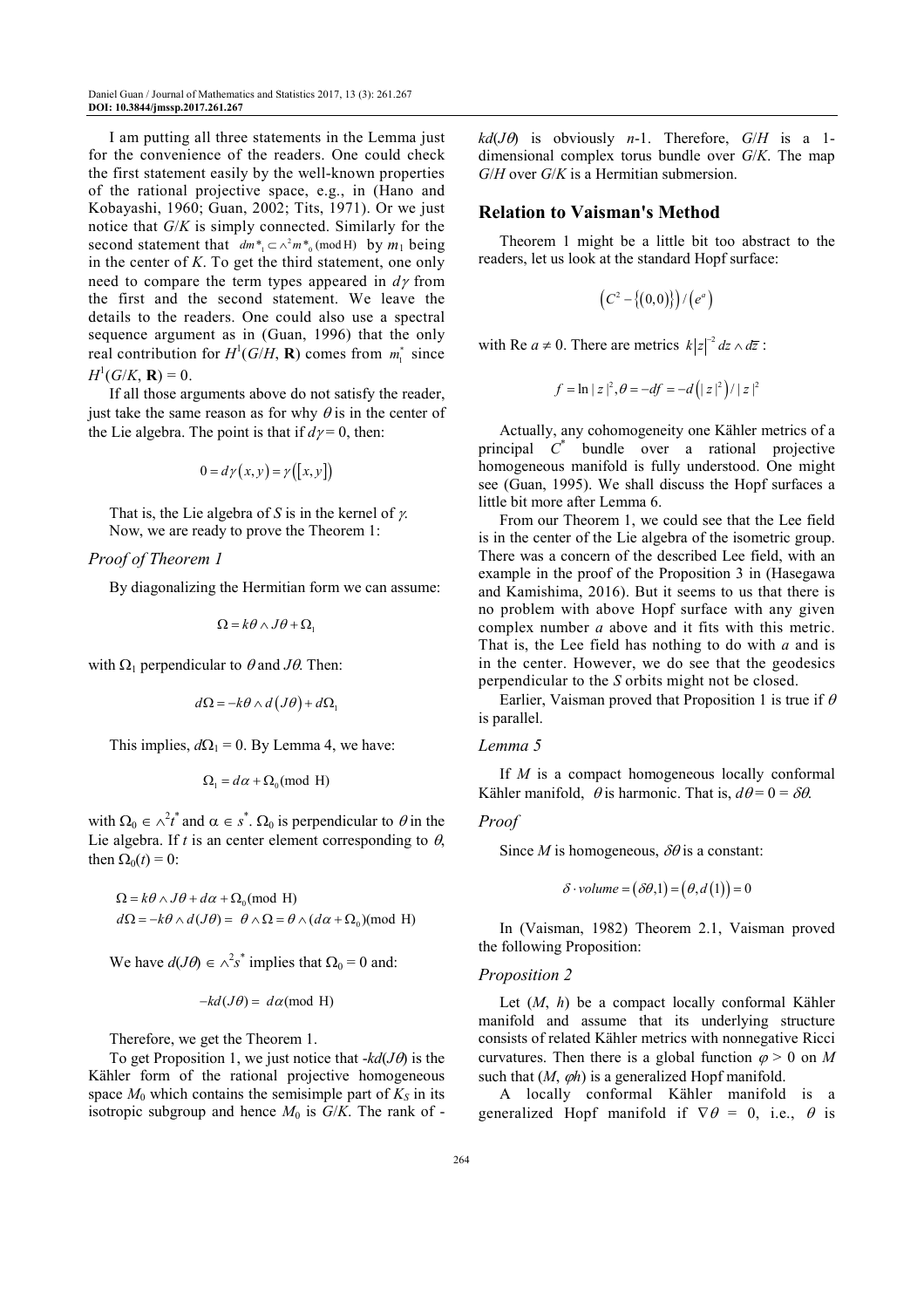parallel. See Vaisman (1982) page 232. He basically found a  $\varphi$  such that  $\theta$  for  $\varphi h$  is harmonic, which we already achieved in Lemma 5. Then he proved that with the Ricci curvature condition, harmonic implies that  $\theta$  is parallel. See his proof from page 234 (the second paragraph) to 235 in (Vaisman, 1982).

#### *Lemma 6*

If *M* is a compact homogeneous locally conformal Kähler manifold, then:

$$
\Omega_l = k\theta \wedge J\theta - ld(J\theta)
$$

is also a locally conformal Kähler structure.

#### *Proof*

By a direct calculation.

We notice that the new metrics in the Lemma 6 is different from that in Theorem 1 since we have a different  $\theta$  in this new metrics. Comparing this to Theorem 1, if we let  $\theta' = m\theta$  be the new Lee form, then  $k'm^2 = k$  and  $k'm = l$ . This implies  $m = k/l$   $k' =$  $l^2/k$ . In the case of Hopf surfaces, the change in the second term (the term with *l*) comes from the pullback of the standard metrics on:

$$
CP^{1} = \left(C^{2} - \{(0,0)\}\right) / C^{*}
$$

which is:

$$
i\partial\overline{\partial}\log|z|^2 = \frac{i}{|z|^4}w \wedge \overline{w}
$$

with  $w = z_2 dz_1 - z_1 dz_2$ .

By Corollary 1, all the homogeneous locally conformal Kähler metrics on the Hopf surfaces have above form.

In general, Theorem 1 gives a  $C^*$  (or line) bundle over  $M_0 = G/K$  such that M is the quotient of the  $C^*$ bundle by some  $e^a$  with Re  $a \neq 0$ . *J* $\theta$  is more like the connection of the circle bundle and -*dJ*θ is more like the Chern class of line bundle (or the Euler class of the circle bundle). See Kobayashi (1987) page 10 to 12 for the line bundle calculations.

The following Theorem implies the main results in both papers of Hasegawa and Kamishima, 2016 and Gauduchon *et al.*, 2015, i.e.,  $\theta$  is parallel (or *M* is Vaisman). However, it also gives some extra information on the Ricci curvature of the related Kähler metrics when *l* is big. That relates our argument to Proposition 2 and is completely new, at least at the end of 2012 when we gave a talk in University of California at Riverside.

# *Theorem 2*

When *l* is big enough, the new Hermitian structure is locally conformal to Kähler metrics with nonnegative Ricci curvatures. Therefore,  $\theta$  is parallel.

# *Proof*

Let us just calculate the Ricci curvature of the related Kähler metric of  $\Omega_l$ . We notice that  $d\Omega_l = -k\theta \wedge d(J\theta) =$  $(k/l) θ ∆ Ω<sub>l</sub>$  and therefore,  $f<sub>l</sub> = (k/l)f$ . Ricci curvature of the Kähler metric is:

$$
\partial \overline{\partial} \log \Bigl(e^{n(k/l)} \Omega^n \Bigr) = n(k/2l) d(J\theta)
$$
  
+*Ricci*(*G*/*K*) = *n*(*k*/*2l*) d(*J\theta*) + *k*<sub>0</sub>d(*J\theta*)

if the Ricci curvature of  $G/K$  is  $k_0d(J\theta)$ . Actually, the relation between  $d(J\theta)$  and the Ricci form of  $G/K$  does not matter since  $d(J\theta)$  is a pullback closed 2-form from *G*/*K*, which is Kähler-Einstein. Another way to look at this is that even if the Ricci curvature of *G*/*K* is not  $k_0d(J\theta)$  but  $d\gamma$  with some  $\gamma$  from the center of *K* (Guan, 1994, page 66, Remark for a detail understanding of this calculation), we still have:

$$
-Cd\gamma < d(J\theta) < Cd\gamma
$$

for some constant *C*. For more details of the structure of  $H^{1,1}(G/K) = H^2(G/K, \mathbf{R})$  (been a Fano manifold) see, for example, (Dorfmeister and Guan, 1991). We notice that *G*/*K* is Kähler-Einstein (Guan, 2002) and the Ricci form fibration is exactly the torus fibration. Therefore, when *l* is big, the Ricci curvature of the related Kähler metrics is close to the pullback Ricci curvature from *G*/*K* and is nonnegative. This finished the first part of Theorem 2.

For the second part, we could follow Vaisman's argument in the proof of Proposition 2 to prove  $\nabla^l \theta = 0$ when *l* is big enough. Then:

$$
\nabla \theta = \nabla^k \theta = 0
$$

follows from that as a rational function of *l*,  $\nabla^l \theta$  is zero on an open interval.

However, here I would like to use an argument similar to Hasegawa et al. To prove that  $\theta$  is parallel, one might prove  $\psi = h^*(0, \theta)$  is parallel.

The reason is following:

$$
\nabla (\theta(X)) = (\nabla \theta)(X) + \theta(\nabla X)
$$
  
= 
$$
\nabla (h(\psi, X)) = h(\nabla \psi, X) + \theta(\nabla X)
$$

hence  $(\nabla \Theta)(X) = h(\nabla \Psi, X)$ . That is,  $\nabla \Psi = 0$  implies  $\nabla \Theta = 0$ .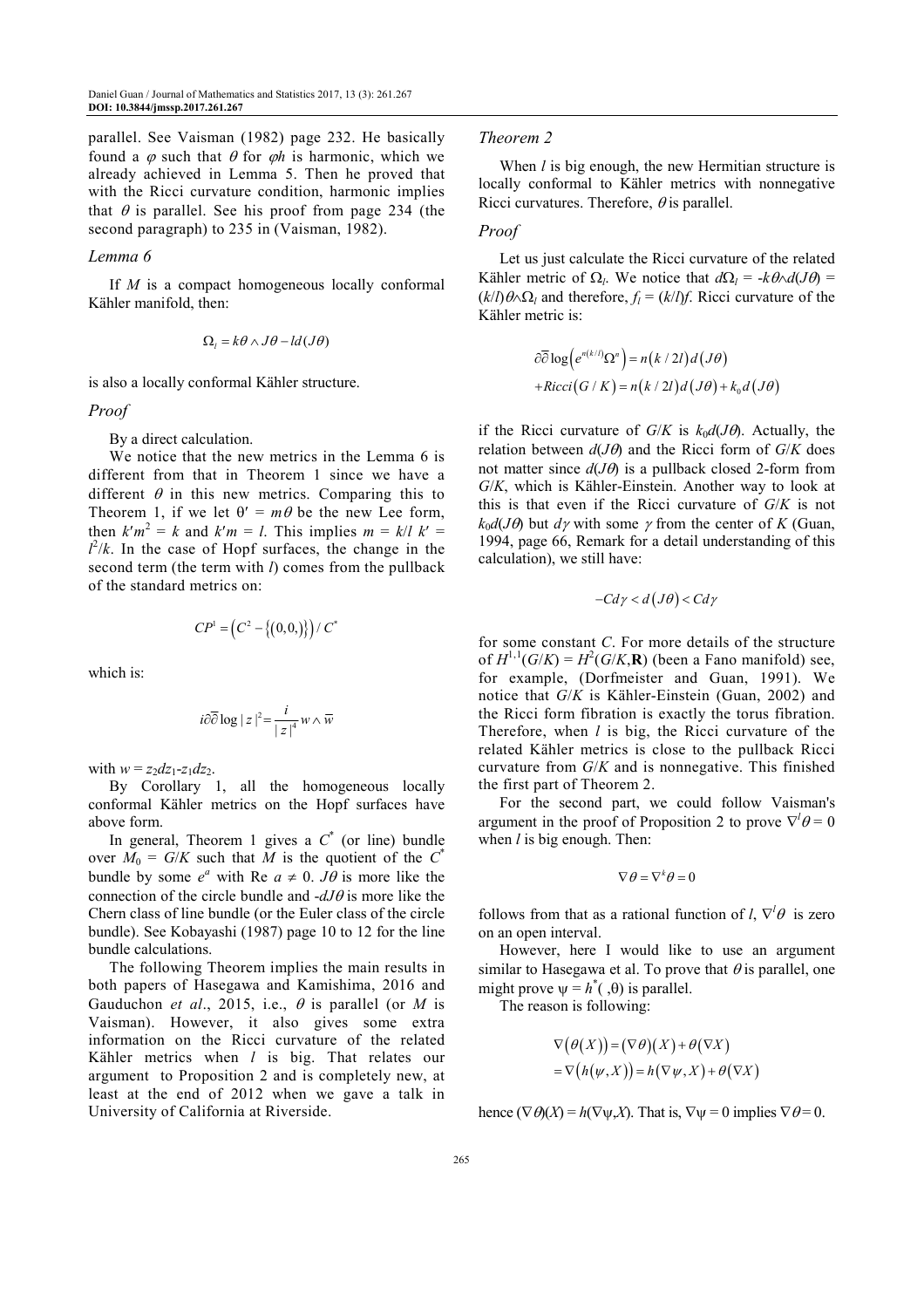Before we go further, we notice that the Lee field  $\psi$ might not be in the Lie algebra. To include the Lee field in the Lie algebra, we now let *G* be the identity component of the full isometric group. From Theorem 1, we notice that *M* is the quotient of a  $\overrightarrow{C}^*$  bundle over *S/K<sub>S</sub>*. *J*θ acts on  $C^*$  as the circle action and  $\theta$ ,  $\psi$  corresponds to the expanding direction. Therefore, ψ is commute with *S* and hence is in the center.

Now, we pull ψ back to *G*, since it is in the center, it is both right and left invariant. According to (O'Neill, 1983) page 311, part (2) of the Proposition 11.22, there is one and only one *G* left-invariant and Ad(*H*) invariant metrics on *G* such that  $G \rightarrow G/H$  induces a Riemannian submersion to *h*. We again denote it by *h*. We want to apply (O'Neill, 1983) page 212, part (3) of Lemma 7.45 to our situation. That is, if  $\psi$  is parallel on *G*, so is it on *G*/*H*.

Now, let *x*, *y* be two left invariant vector fields on *G* (nonnecessary the pullback ones which are only rightinvariant), then:

$$
0 = x(h(\psi, y)) = h(\nabla_x \psi, y) + h(\psi, \nabla_x y)
$$

and:

$$
0 = y(h(\psi, y)) = h(\nabla_y \psi, x) + h(\psi, \nabla_y x)
$$

since  $0 = [\psi, x] = \nabla_{\psi} x - \nabla_{x} \psi$ . Substracting the first two identities, we get:

$$
0 = h(\nabla_x \psi, y) - h(\nabla_y \psi, x)
$$

Comparing with the third identity, we have  $h(\nabla_x \psi, y)$  $= 0$ . That is,  $\nabla \psi = 0$  on *G*. By Lemma 7.45 in (O'Neill, 1983), we get that  $\nabla \psi = 0$  on *G*/*H* also. Therefore,  $\nabla \theta =$ 0 as desired.

# **Conclusion**

Therefore, we proved in this note that any compact complex homogeneous space which is a one dimensional complex torus bundle over a rational projective homogeneous space *Q* and is a quotient of a homogeneous positive  $C^*$  over  $Q$ , has homogeneous locally conformal Kähler structures described in the Lemma 6. On the other hand, all the compact complex homogeneous space with a homogeneous locally Kähler structure must be one of them.

# **Acknowledgment**

Here, I would like to take this opportunity to express my appreciation to Professor Hasegawa for sharing their most recent work with me, for discussions and sending me Vaisman's (1984). I also like to dedicate this paper to Professor Kobayashi. I also thank Professor Dorfmeister for showing me (Wang, 1954; Hano and Kobayashi, 1960) when I was in the University of Georgia. That was one of reasons after he left the University of Georgia I eventually moved to Berkeley and followed Professor Kobayashi.

## **Ethics**

This paper serves as a different proof of the classification of compact complex homogeous locally conformal Kähler manifolds obtained by Hasegawa *et al*. and this proof was given in 2012. We gave a talk on this in 2012. It was also announced in Cernea *et al*. (2015).

## **References**

- Borel, A. and R. Remmert, 1962. Über kompakte homogene Kählersche Mannigfaltigkeiten. Math. Ann., 145: 429-439.
- Chevalley, C., 1968. Théorie Des Groupes de Lie. Groupes Algebriques, Theoremes Generaux Sur Les Algebres De Lie, Hermann.
- Cernea, P. and D. Guan, 2015. Killing fields generated by multiple solutions to the Fischer-Marsden equation. Intern. J. Math., 26: 1540006-1540006.
- Dorfmeister, J. and Z. Guan, 1991. Fine structure of reductive pseudo-Kählerian spaces. Geom. Dedi. 39: 321-338. DOI: 10.1007/BF00150759
- Dorfmeister, J. and K. Nakajima, 1988. The fundamental conjecture for homogeneous Kähler manifolds. Acta Math., 161: 23-70. DOI: 10.1007/BF02392294
- Guan, D., 2002. Classification of compact complex homogeneous spaces with invariant volumes. Trans. Am. Math. Soc., 354: 4493-4504.
- Guan, D., 1996. A splitting theorem for compact complex homogeneous spaces with a symplectic structure. Geom. Dedi. 63: 217-225. DOI: 10.1007/BF00148221
- Guan, D., 1994. Examples of compact holomorphic symplectic manifolds which admit no Kähler structure. Geometry and Analysis on Complex Manifolds (Professor S. Kobayashi's 60-th birthday) World Scientific Publishing Co.
- Guan, D., 1995. Existence of extremal metrics on compact almost homogeneous Kähler manifolds with two ends. Trans. Am. Math. Soc., 347: 2255-2262. DOI: 10.2307/2154938
- Gauduchon, P., A. Moroianu and L. Ornea, 2015. Compact homogeneous locally conformal Kähler manifolds are Vaisman. Math. Ann., 361: 1043-1048.
- Hasegawa, K. and Y. Kamishima, 2016. Compact homogeneous locally conformally Kähler manifolds. Osaka J. Math., 53: 683-703.